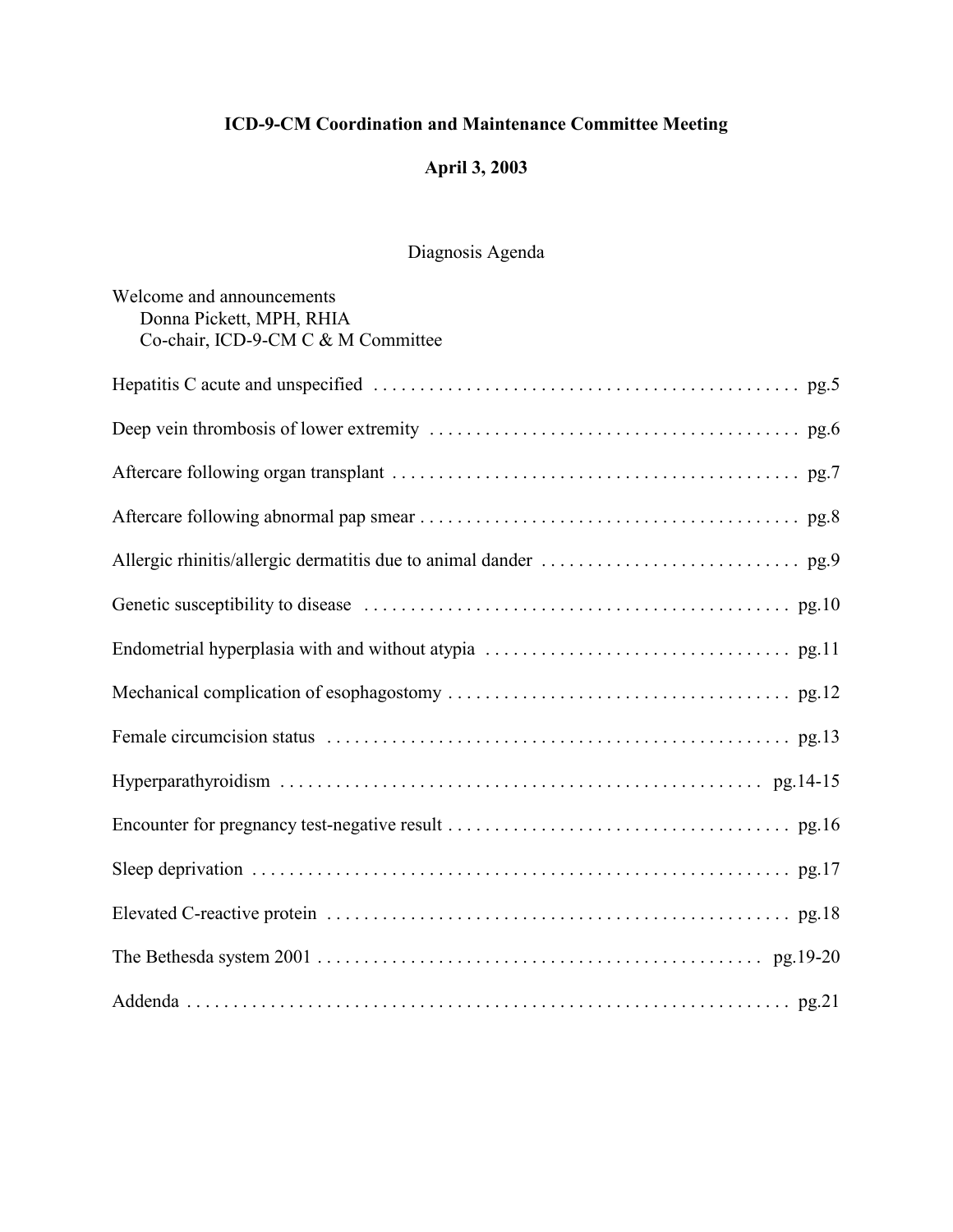# **April 3, 2003**

# **ICD-9-CM TIME LINE**

|               | January 10, 2003 Deadline for receipt of public comments on proposed code revisions discussed<br>at the April and December 2002 ICD-9-CM Coordination and Maintenance<br>Committee meetings. These proposals are being considered for<br>implementation on October 1, 2003.                                                                                                                            |
|---------------|--------------------------------------------------------------------------------------------------------------------------------------------------------------------------------------------------------------------------------------------------------------------------------------------------------------------------------------------------------------------------------------------------------|
|               | February 3, 2003 Deadline for submission of proposals to CMS for procedures and NCHS for<br>diagnoses for presentation at the April 3, 2003 ICD-9-CM Coordination and<br>Maintenance Committee meeting.                                                                                                                                                                                                |
| March 2003    | Tentative agenda for the Procedure part of the April 3, 2003 ICD-9-CM<br>Coordination and Maintenance Committee meeting will be posted on CMS<br>homepage as follows: http://www.hcfa.gov/medicare/icd9cm.htm                                                                                                                                                                                          |
|               | Tentative agenda for the Diagnosis part of the April 3, 2003 ICD-9-CM<br>Coordination and Maintenance Committee meeting will be posted on NCHS<br>homepage as follows: http://www.cdc.gov/nchs/icd9.htm                                                                                                                                                                                                |
|               | Federal Register Notice of April 3, 2003 ICD-9-CM Coordination and<br>Maintenance Meeting and tentative agenda will be published.                                                                                                                                                                                                                                                                      |
| April 3, 2003 | ICD-9-CM Coordination and Maintenance Committee Meeting in the CMS<br>auditorium. Diagnosis code revisions discussed are for potential<br>implementation on October 1, 2004. Procedure code revisions discussed will<br>be for possible implementation October 1, 2003. Those procedure code<br>proposals that cannot be resolved quickly will be considered for<br>implementation on October 1, 2004. |
| April 2003    | Summary report of the Procedure part of the April 3, 2003 ICD-9-CM<br>Coordination and Maintenance Committee meeting will be posted on CMS<br>homepage as follows: http://www.hcfa.gov/medicare/icd9cm.htm                                                                                                                                                                                             |
|               | Summary report of the Diagnosis part of the April 3, 2003 ICD-9-CM<br>Coordination and Maintenance Committee meeting report will be posted on<br>NCHS homepage as follows: http://www.cdc.gov/nchs/icd9.htm                                                                                                                                                                                            |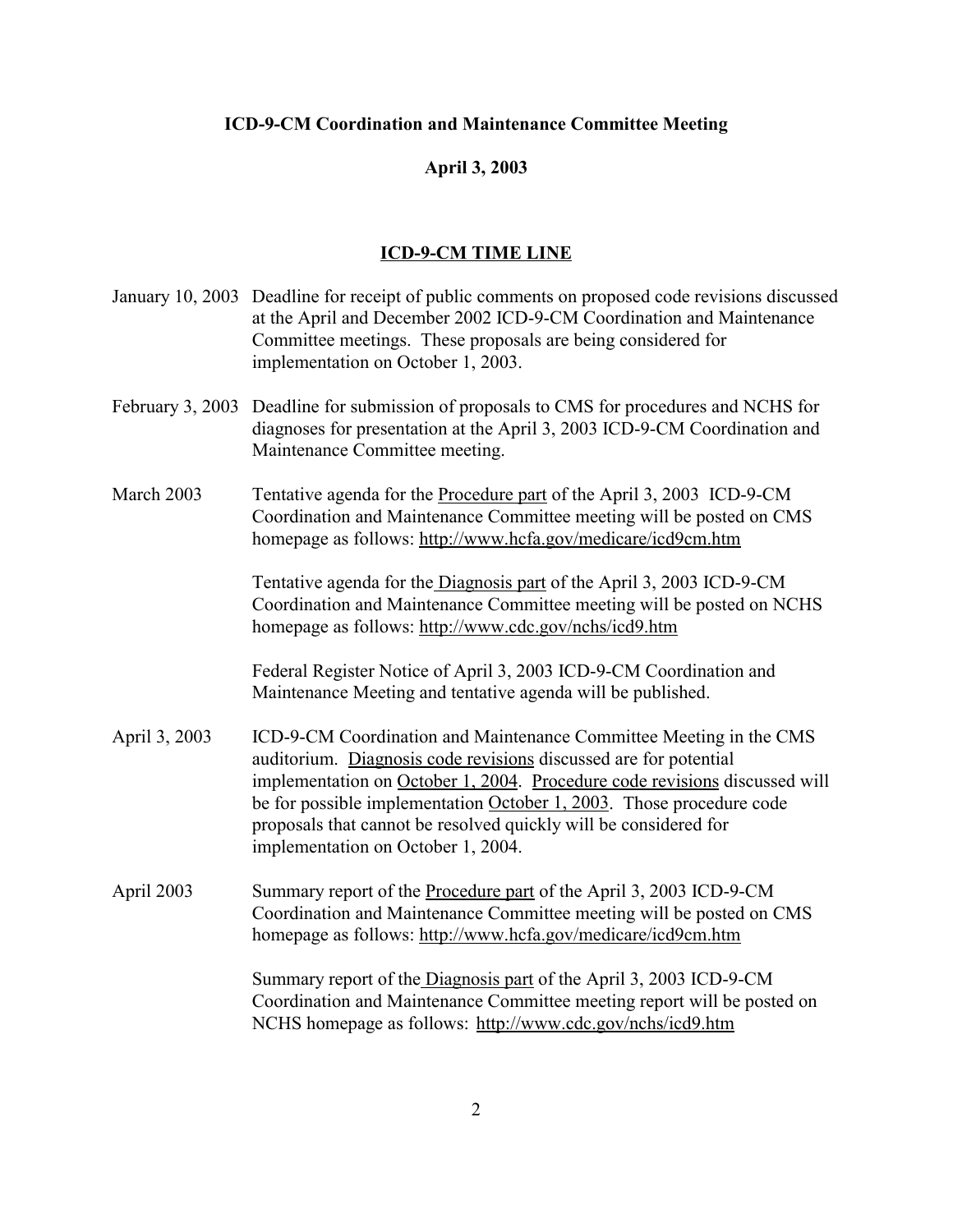# **April 3, 2003**

| June 2003       | Final addendum posted web pages as follows: Diagnosis addendum:<br>http://www.cdc.gov/nchs/icd9.htm and Procedure addendum at:<br>http://www.cms.hhs.gov/paymentsystems/icd9                                                                                                |
|-----------------|-----------------------------------------------------------------------------------------------------------------------------------------------------------------------------------------------------------------------------------------------------------------------------|
| October 1, 2003 | New and revised ICD-9-CM codes from the 2002 cycle go into effect.                                                                                                                                                                                                          |
| October 3, 2003 | Deadline for submission of proposals to CMS for procedures and NCHS for<br>diagnoses for presentation at the December 4-5, 2003 ICD-9-CM<br>Coordination and Maintenance Committee meeting.                                                                                 |
| November 2003   | Tentative agenda for the Procedure part of the December 4, 2003 ICD-9-CM<br>Coordination and Maintenance Committee meeting will be posted on CMS<br>homepage as follows: http://www.hcfa.gov/medicare/icd9cm.htm                                                            |
|                 | Tentative agenda for the Diagnosis part of the December 5, 2003 ICD-9-CM<br>Coordination and Maintenance Committee meeting will be posted on NCHS<br>homepage as follows: http://www.cdc.gov/nchs/icd9.htm                                                                  |
|                 | Federal Register Notice of December 4-5, 2003 ICD-9-CM Coordination and<br>Maintenance Meeting and tentative agenda to be published.                                                                                                                                        |
| Dec. 4-5, 2003  | ICD-9-CM Coordination and Maintenance Committee Meeting. Code<br>revisions discussed are for potential implementation on October 1, 2004.<br>December 4 will be devoted to discussions of procedure codes. December 5<br>will be devoted to discussions of diagnosis codes. |
| December 2003   | Summary report of the Procedure part of the December 4, 2003 ICD-9-CM<br>Coordination and Maintenance Committee meeting will be posted on CMS<br>homepage as follows: http://www.hcfa.gov/medicare/icd9cm.htm                                                               |
|                 | Summary report of the Diagnosis part of the December 5, 2003 ICD-9-CM<br>Coordination and Maintenance Committee meeting report will be posted on<br>NCHS homepage as follows: http://www.cdc.gov/nchs/icd9.htm                                                              |
| January 9, 2004 | Deadline for receipt of public comments on proposed code revisions discussed<br>at the April 3-4, 2003 and December 4-5, 2003 ICD-9-CM Coordination and<br>Maintenance Committee meetings. These proposals are being considered for<br>implementation on October 1, 2004.   |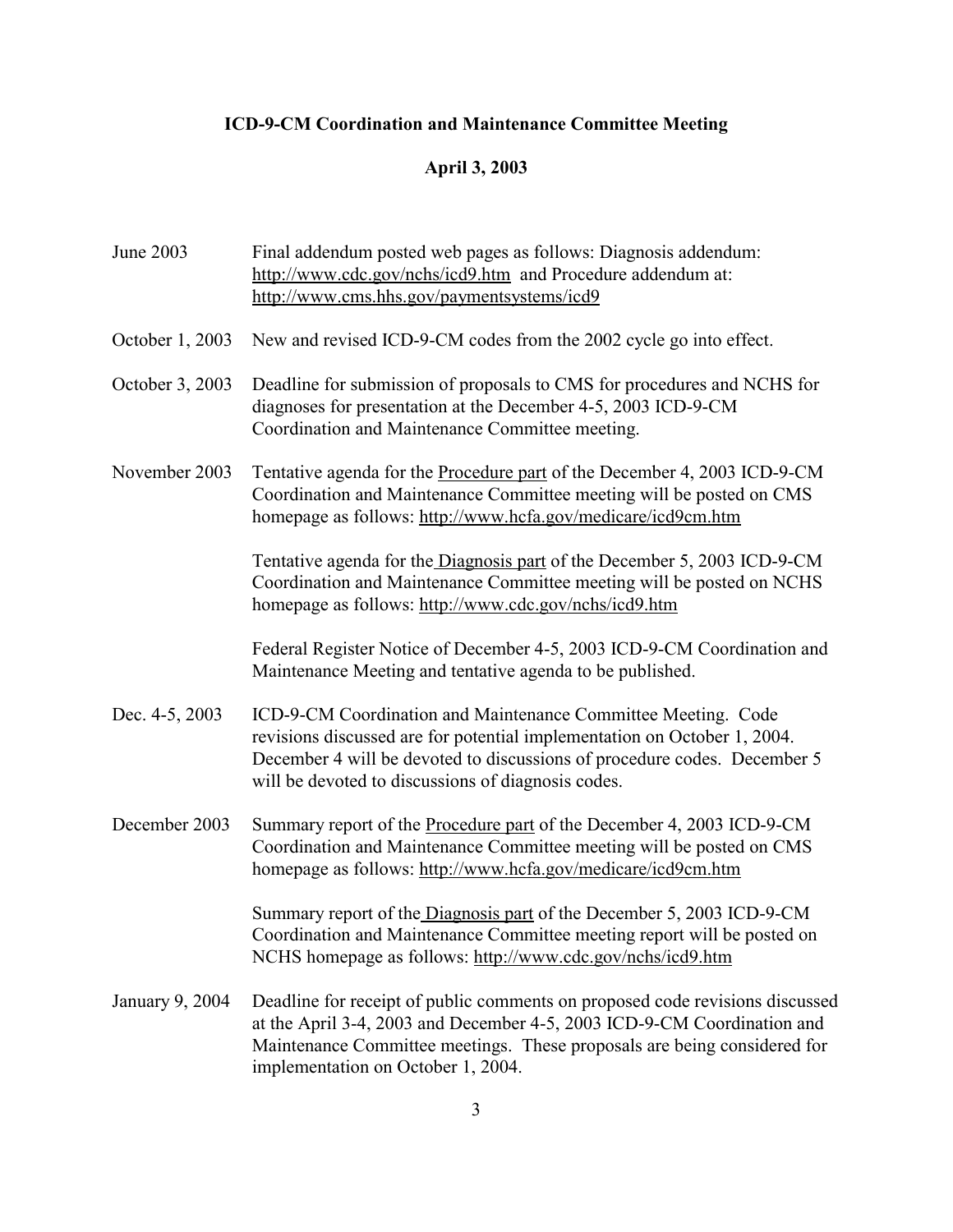#### **April 3, 2003**

Topic: Hepatitis C acute and unspecified

Currently, in the ICD-9-CM both acute and unspecified hepatitis C are assigned to the same code. This creates a default of acute hepatitis C. Chronic hepatitis C is the more likely form of hepatitis C treated and should be the default. Therefore, a revision to the existing code titles deleting the term unspecified and creating new codes for unspecified hepatitis C is being proposed.

|          | 070 |       | Viral hepatitis                                                            |
|----------|-----|-------|----------------------------------------------------------------------------|
|          |     |       | 070.4 Other specified viral hepatitis with hepatic coma                    |
| Revise   |     |       | 070.41 Acute or unspecified hepatitis C with hepatic coma                  |
|          |     |       | 070.5 Other specified viral hepatitis without mention of hepatic coma      |
| Revise   |     |       | 070.51 Acute or unspecified hepatitis C without mention of hepatic<br>coma |
|          |     |       | 070.6 Unspecified viral hepatitis with hepatic coma                        |
| New code |     |       | 070.61 Unspecified hepatitis C with hepatic coma                           |
| New code |     |       | 070.69 Other unspecified hepatitis with hepatic coma                       |
|          |     | 070.7 | Unspecified viral hepatitis without mention of hepatic coma                |
| New code |     |       | 070.71 Unspecified hepatitis C without mention of hepatic coma             |
| New code |     |       | 070.79 Other unspecified hepatitis without mention of hepatic<br>coma      |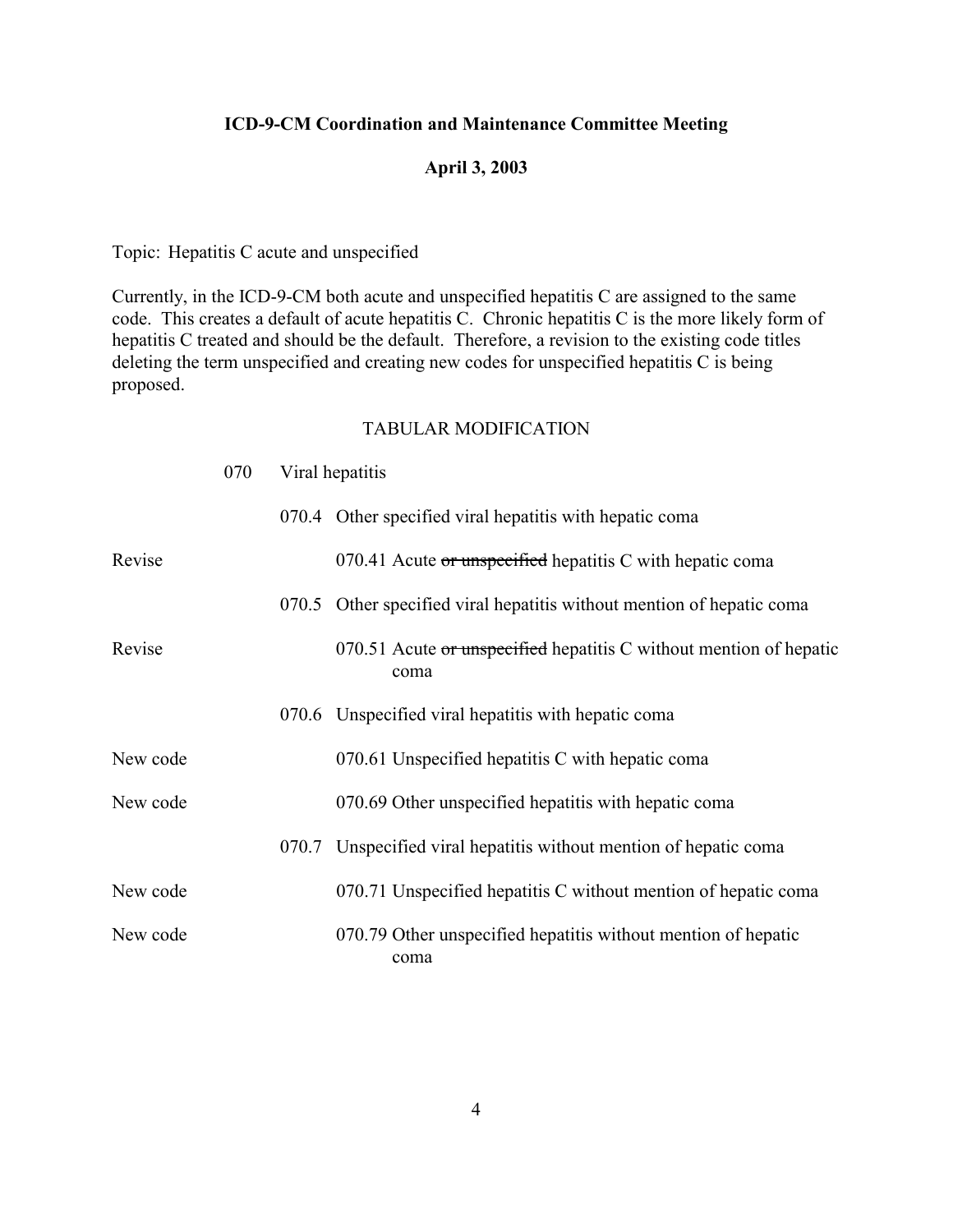# **April 3, 2003**

Topic: Deep vein thrombosis of lower extremity

The term deep vein thrombosis (DVT) is commonly documented in medical records. A unique code for the condition does not exist in the ICD-9-CM. It is being proposed that codes for deep vein thrombosis be created that distinguish between the upper and lower portion of the lower extremity.

|                      | 453 | Other venous embolism and thrombosis                                                                                        |
|----------------------|-----|-----------------------------------------------------------------------------------------------------------------------------|
| New sub-<br>category |     | Venous embolism and thrombosis of deep vessels of lower<br>453.4<br>extremity<br>Deep vein thrombosis NOS<br><b>DVT NOS</b> |
| New code             |     | 453.40 Venous embolism and thrombosis of unspecified deep<br>vessels of lower extremity                                     |
| New code             |     | 453.41 Venous embolism and thrombosis of deep vessels of<br>proximal lower extremity<br>Upper leg NOS<br>Thigh              |
| New code             |     | 453.42 Venous embolism and thrombosis of deep vessels of distal<br>lower extremity<br>Calf<br>Lower leg NOS                 |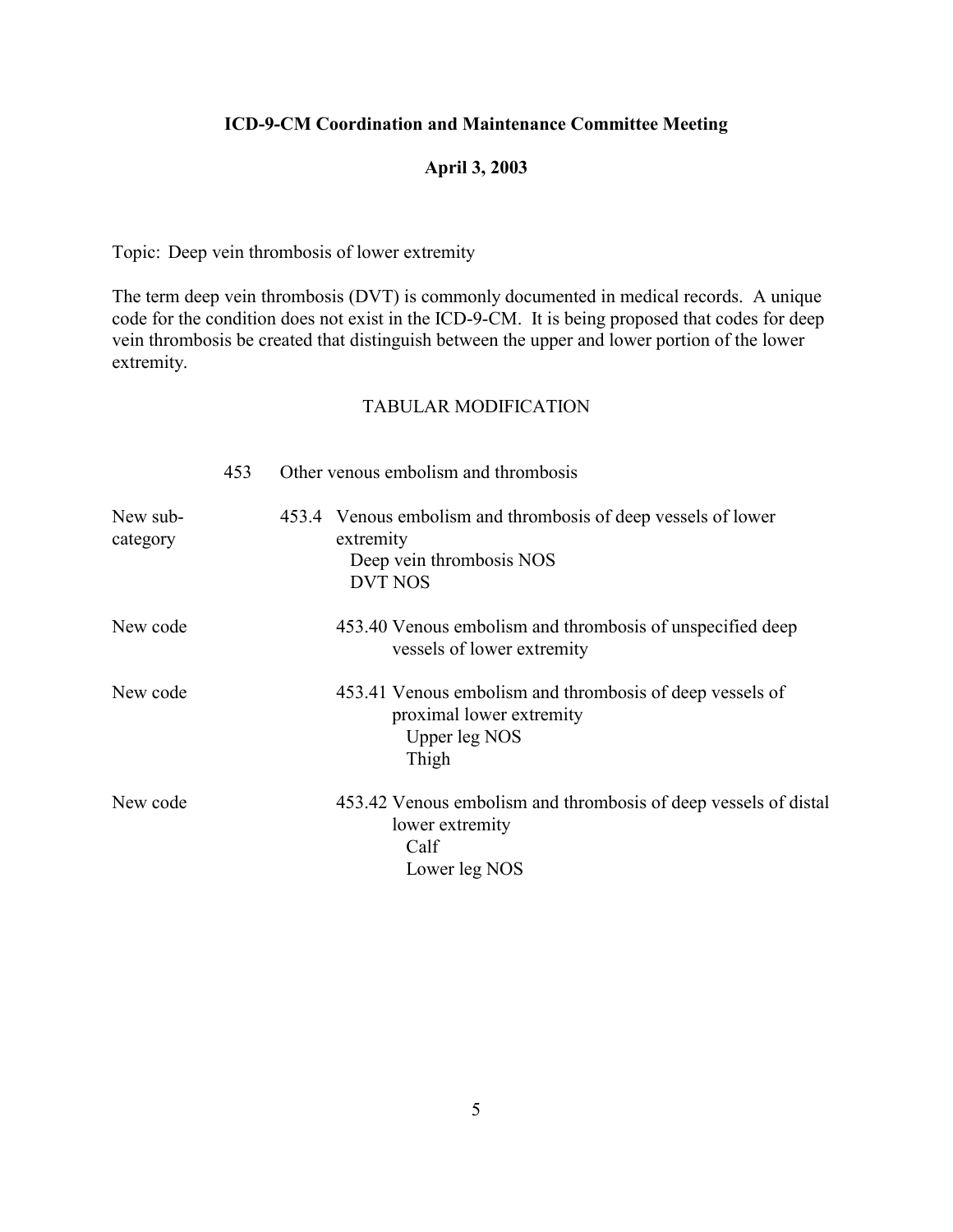## **April 3, 2003**

Topic: Aftercare following organ transplant

Patients receiving an organ transplant must be seen on a routine basis to assess the functioning of the new organ. There is not a specific code to identify this type of encounter.

|            | V <sub>58</sub> | Encounter for other and unspecified procedures and aftercare                                                    |
|------------|-----------------|-----------------------------------------------------------------------------------------------------------------|
|            |                 | V58.4 Other aftercare following surgery                                                                         |
| New code   |                 | V58.44 Aftercare following organ transplant                                                                     |
|            |                 | Use additional code to identify the organ transplanted (V42.0-<br>V42.9                                         |
|            |                 | V58.7 Aftercare following surgery to specified body systems, not<br>elsewhere classified                        |
| Add<br>Add |                 | aftercare following organ transplant (V58.44)<br>Excludes:<br>aftercare following surgery for neoplasm (V58.42) |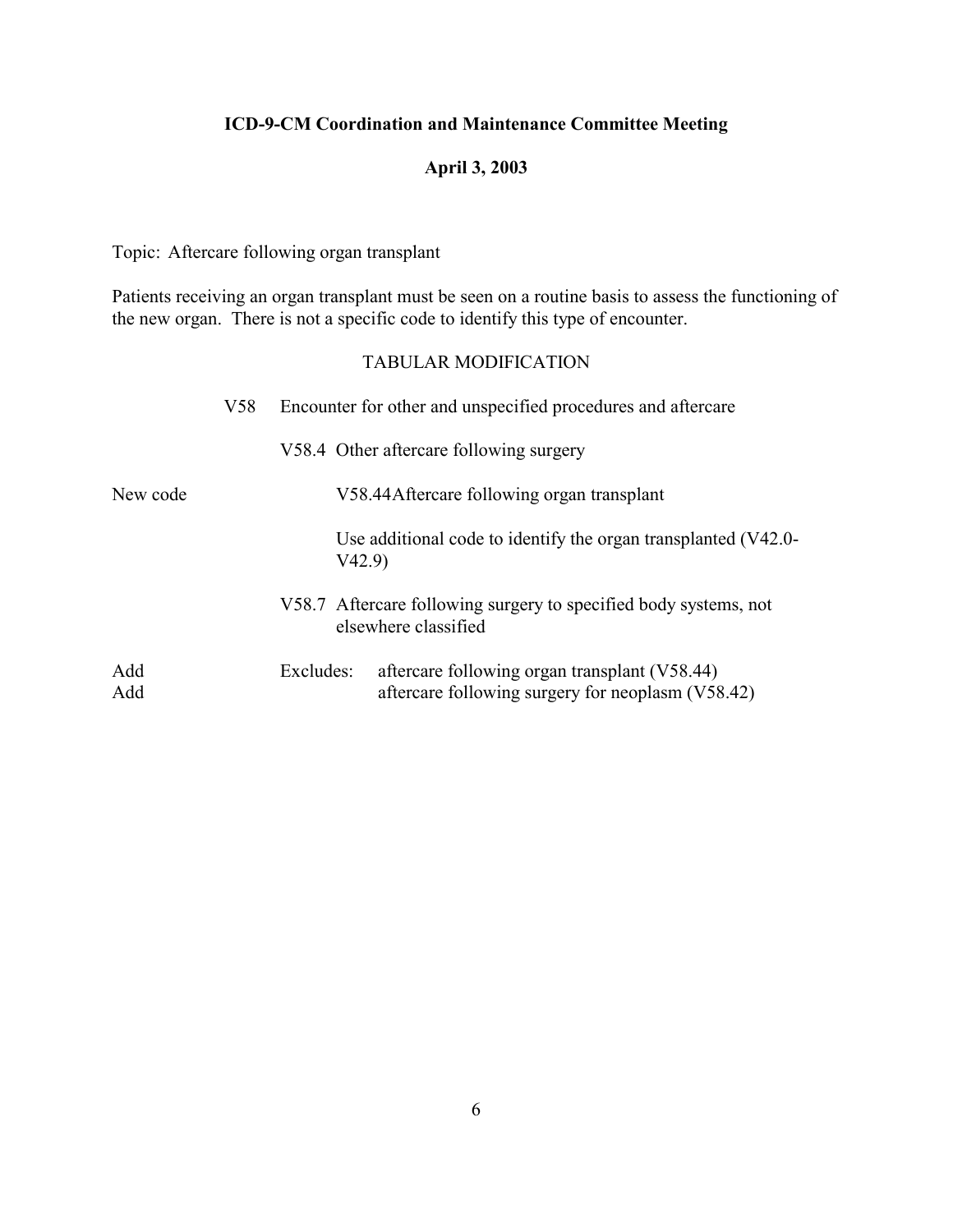#### **April 3, 2003**

Topic: Aftercare following abnormal pap smear

When a woman has an abnormal pap smear the standard protocol is to do a repeat pap smear several months later. Should the repeat test be normal two more pap smears at close intervals are done to verify the normal result. The American College of Obstetricians and Gynecologists has requested a V code to identify the encounters for these repeat visits.

|          | V72 | Special investigations and examinations                                                                                                                                                                                                    |
|----------|-----|--------------------------------------------------------------------------------------------------------------------------------------------------------------------------------------------------------------------------------------------|
| Delete   |     | V72.3 Gynecological examination<br>Papanicolaou cervical smear as part of general gynecological<br>examination<br>Pelvic examination (annual) (periodic)<br>Use additional code to identify routine vaginal Papanicolaou<br>smear (V76.47) |
| New code |     | V72.31 Routine gynecological examination<br>Papanicolaou cervical smear as part of general<br>gynecological examination<br>Pelvic examination (annual) (periodic)<br>Use additional code to identify routine vaginal                       |
| New code |     | Papanicolaou smear (V76.47)<br>V72.32 Encounter for Papanicolaou cervical smear to confirm<br>findings of recent normal smear following initial abnormal<br>smear                                                                          |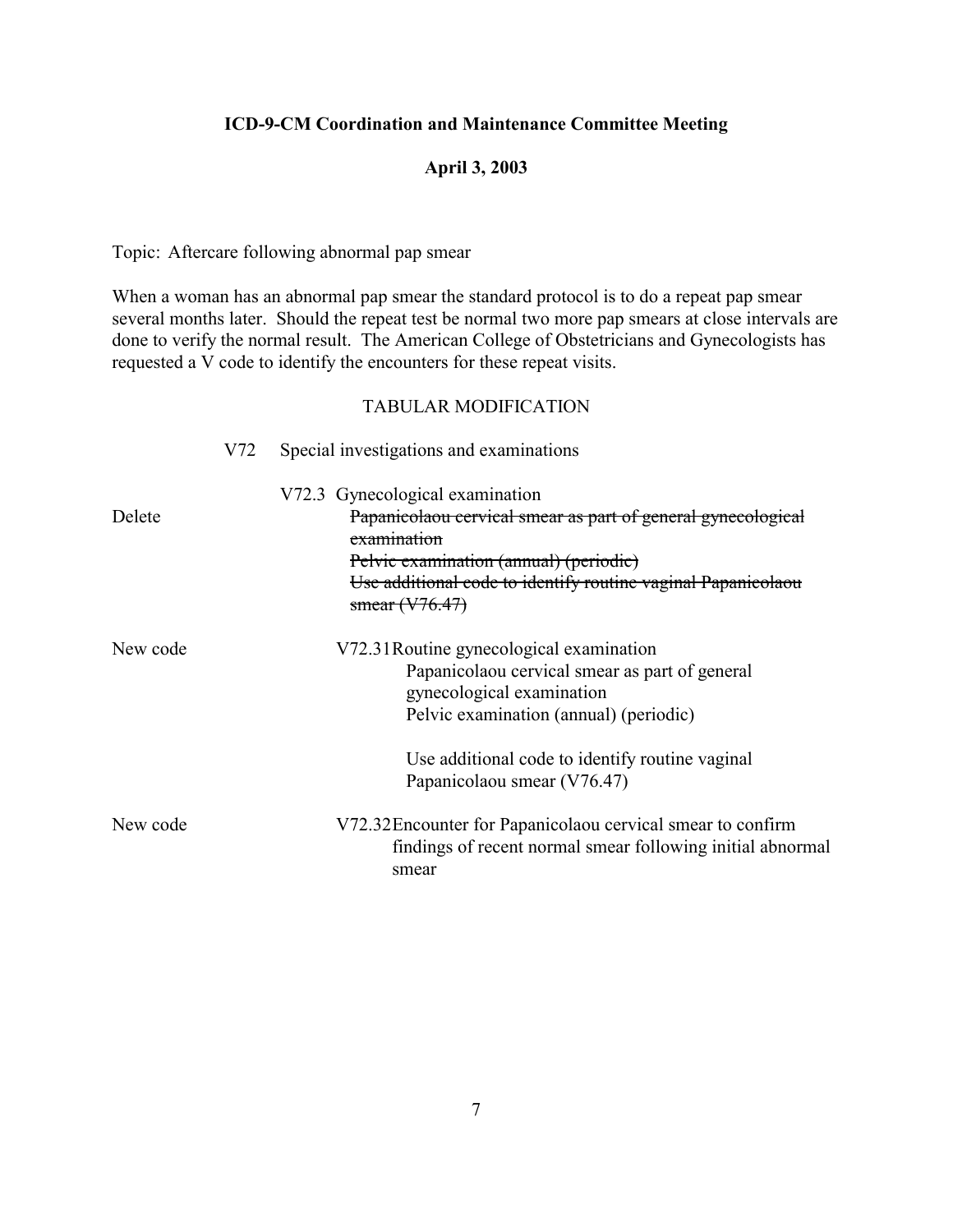## **April 3, 2003**

Topic: Allergic rhinitis/allergic dermatitis due to animal dander

Allergic rhinitis due to animal dander is a common allergy. Dermatitis may also occur due to an allergy to animal dander. Unique codes do not exist for either of these two conditions. They are being proposed at this time.

|          | 477 | Allergic rhinitis                                                              |
|----------|-----|--------------------------------------------------------------------------------|
| New code |     | 477.2 Due to animal (cat) (dog) dander                                         |
|          | 692 | Contact dermatitis and other eczema                                            |
|          |     | 692.8 Due to other specified agents                                            |
| New code |     | 692.84 Due to animal (cat) (dog) dander<br>Due to animal (cat) (dog) hair      |
|          |     | 692.89 Other                                                                   |
| Delete   |     | Dermatitis due to furs                                                         |
| Delete   |     | Excludes: allergy NOS, due to animal hair, dander (animal), or<br>dust (477.8) |
| Add      |     | allergy (NOS) (rhinitis) due to animal hair or dander<br>(477.2)               |
| Add      |     | allergy to dust (477.8)                                                        |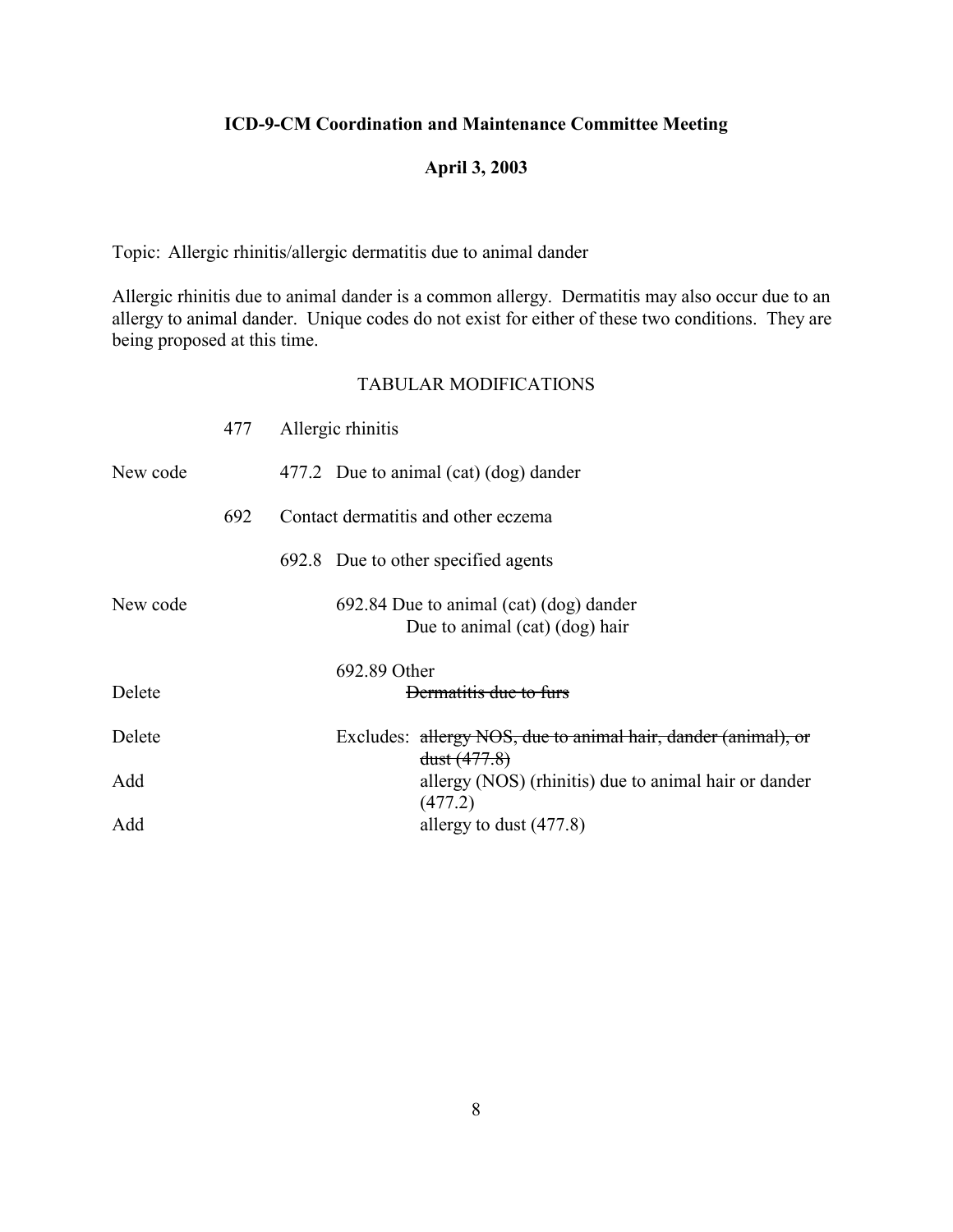### **April 3, 2003**

Topic: Genetic susceptibility to disease

Persons who have a genetic susceptibility to disease, generally malignancies, may request prophylactic removal of an organ to prevent the disease from occurring. This is most common for prophylactic mastectomy or oopherectomy. Genetic susceptibility indicates that the person has a higher risk of getting a disease due to a genetic predisposition. It is distinct from a carrier state that indicates that an individual is a carrier of a disease and able to pass it on to offspring.

A new category for genetic susceptibility has been requested by the American College of Obstetricians and Gynecologists. A code from this category can be used to identify encounters for prophylactic organ removal.

| <b>New</b><br>category | V84 | Genetic susceptibility to disease<br>Abnormal gene confirmed by genetic test        |
|------------------------|-----|-------------------------------------------------------------------------------------|
| Add                    |     | Use additional code if a family history of the disease is also applicable (V16-V19) |
| New sub-<br>category   |     | V84.0 Genetic susceptibility to malignant neoplasm                                  |
| New code               |     | V84.01 Genetic susceptibility to malignant neoplasm of breast                       |
| New code               |     | V84.02 Genetic susceptibility to malignant neoplasm of ovary                        |
| New code               |     | V84.03 Genetic susceptibility to malignant neoplasm of prostate                     |
| New code               |     | V84.09 Genetic susceptibility to other malignant neoplasm                           |
| New code               |     | V84.8 Genetic susceptibility to other disease                                       |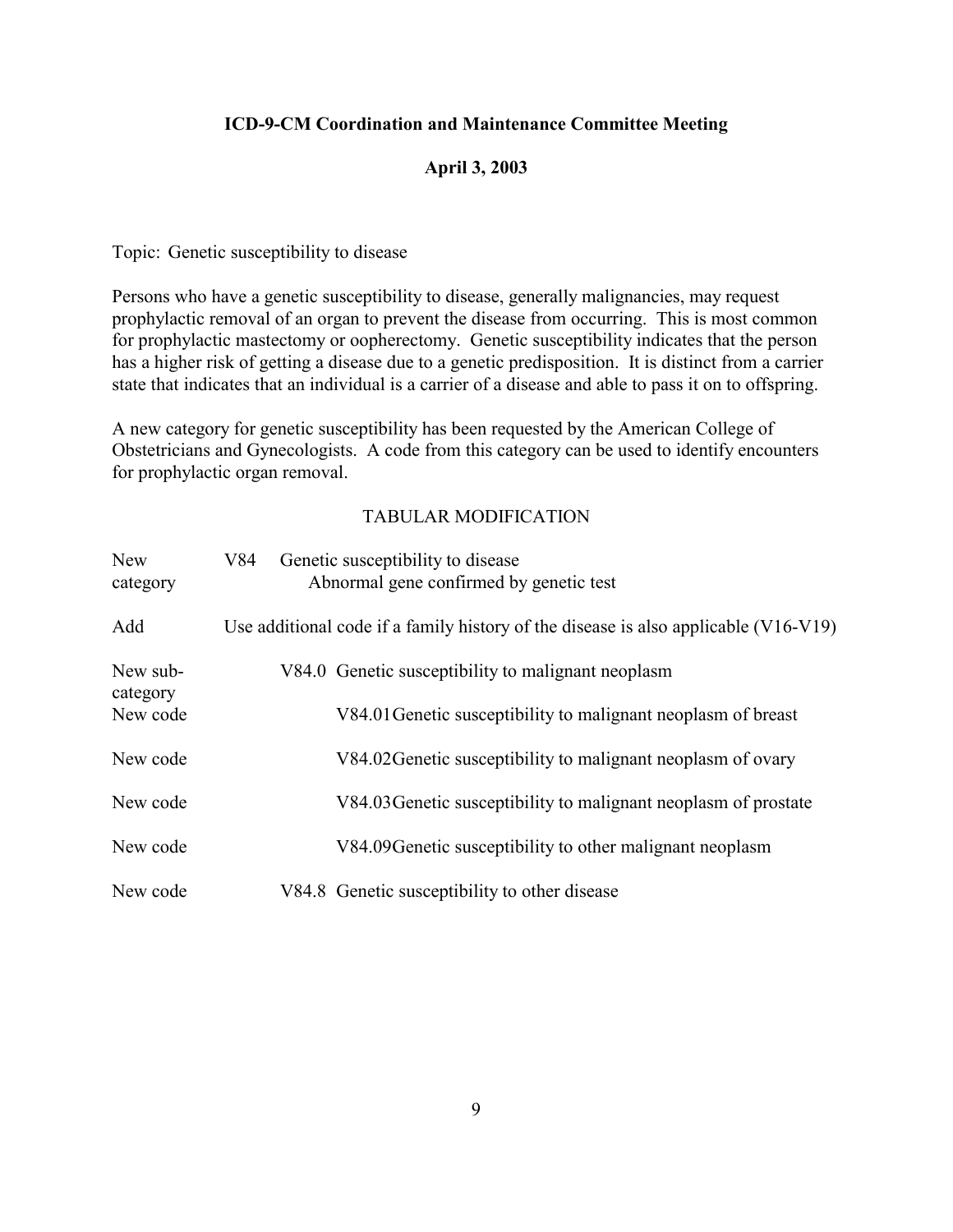### **April 3, 2003**

Topic: Endometrial hyperplasia with and without atypia

Endometrial hyperplasia, an abnormal growth of normal cells of the endometrium, may cause dysfunctional uterine bleeding. Women with atypical adenomatous hyperplasia (seen on biopsy) are at risk of developing adenocarcinoma of the endometrium. The ICD-9-CM code for endometrial hyperplasia does not distinguish between with and without atypia. The American College of Obstetricians and Gynecologists has requested that the existing code be expanded to allow the identification of endometrial hyperplasia with atypia.

|          | 621 | Disorders of uterus, not elsewhere classified                                                                                                                                       |
|----------|-----|-------------------------------------------------------------------------------------------------------------------------------------------------------------------------------------|
| Delete   |     | 621.3 Endometrial cystic hyperplasia<br>Hyperplasia (adenomatous) (cystic) (glandular) of endometrium<br>Hyperplastic endometritis                                                  |
| New code |     | 621.30 Endometrial cystic hyperplasia<br>Endometrial hyperplasia NOS<br>Endometrial hyperplasia without atypia<br>Glandular hyperplasia of endometrium<br>Hyperplastic endometritis |
| New code |     | 621.31 Endometrial adenomatous hyperplasia<br>Endometrial hyperplasia with atypia<br>Hyperplasia of endometrium, atypical (adenomatous)                                             |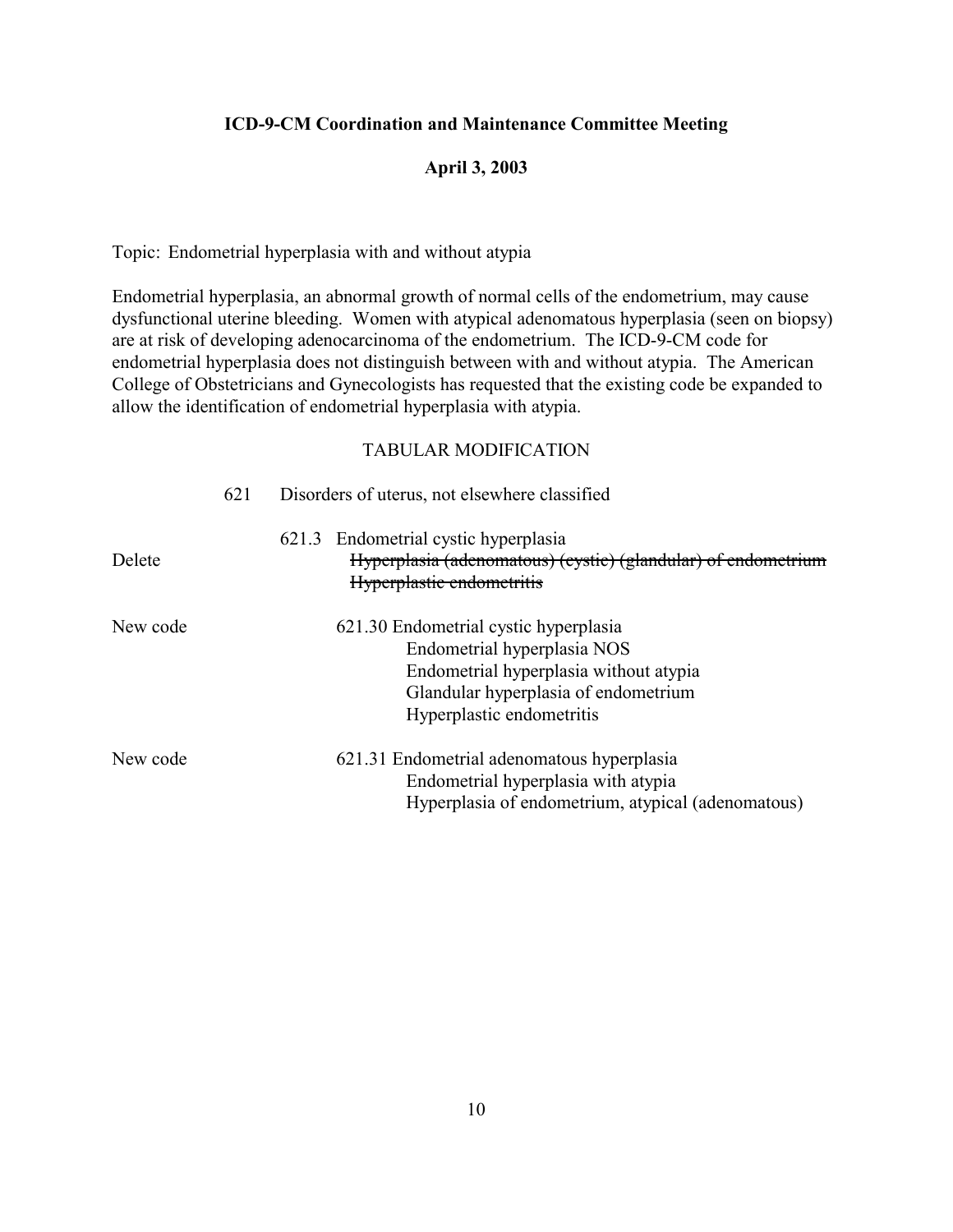### **April 3, 2003**

Topic: Mechanical complication of esophagostomy

Though there are complication codes for colostomies and enterostomies, there are no equivalent codes for esophagostomies. An index entry for this will become available with the October 1, 2003 addenda, but it directs coders to 997.4, Digestive system complication. It is being proposed that new codes for complications of esophagostomies be created.

| 530 | Diseases of esophagus                                                                                                                                                               |
|-----|-------------------------------------------------------------------------------------------------------------------------------------------------------------------------------------|
|     | 530.8 Other specified disorders of esophagus                                                                                                                                        |
|     | 530.86 Infection of esophagostomy<br>Use additional code to specify infection                                                                                                       |
|     | 530.87 Mechanical complication of esophagostomy<br>Malfunction of esophagostomy                                                                                                     |
| 997 | Complications affecting specified body system, not elsewhere classified                                                                                                             |
|     | 997.4 Digestive system complications                                                                                                                                                |
|     | Excludes:<br>specified gastrointestinal complications classified elsewhere,<br>such as:<br>infection of esophagostomy (530.86)<br>mechanical complication of esophagostomy (530.87) |
|     |                                                                                                                                                                                     |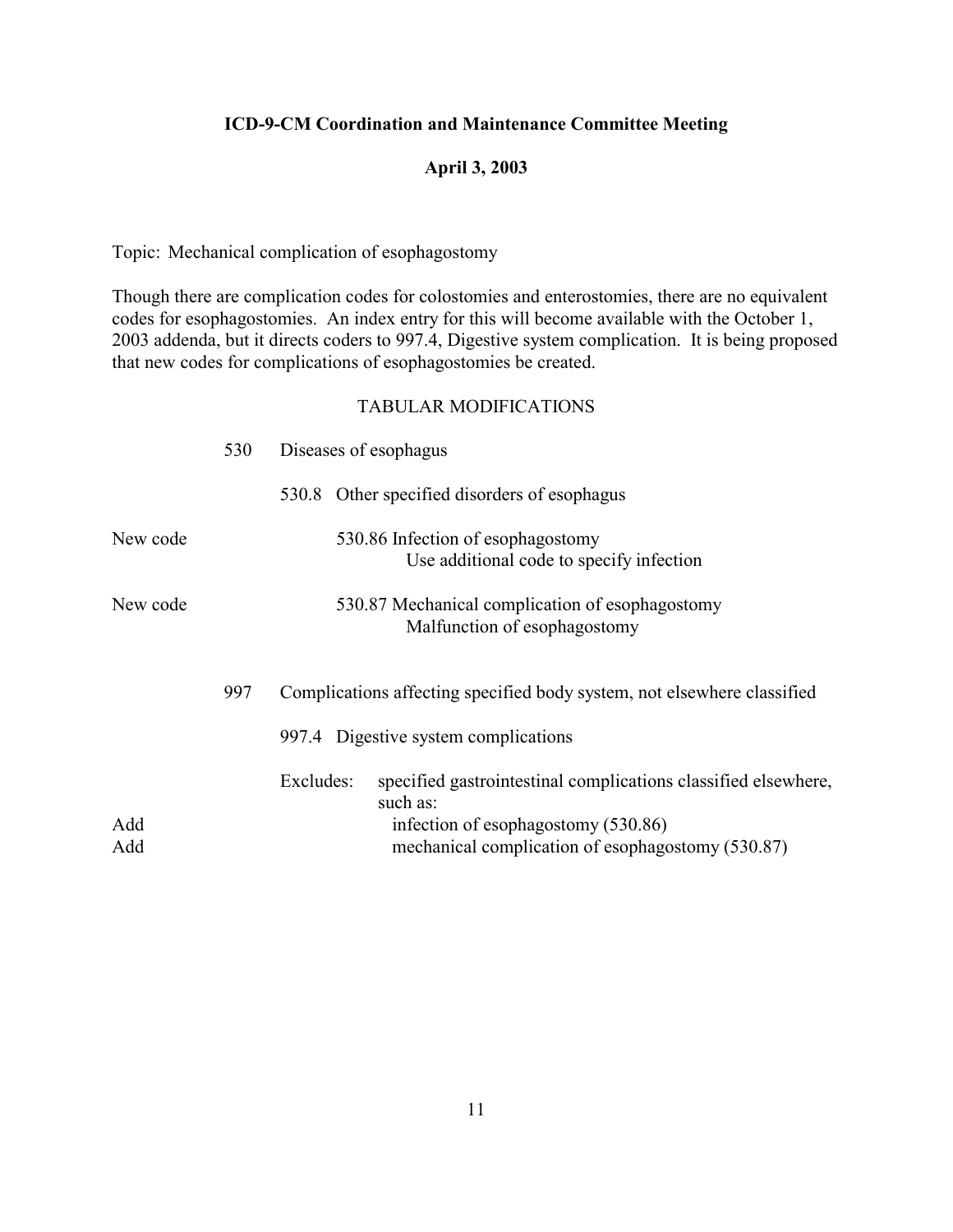## **April 3, 2003**

Topic: Female circumcision status

No codes exist in the classification to identify women who have undergone circumcision. This alteration to the external genitals may cause problems with pregnancy and delivery as well as bladder and other problems. Codes to indicate circumcision status for both pregnant and nonpregnant women have been requested.

|          | V <sub>23</sub> | Supervision of high-risk pregnancy                                        |
|----------|-----------------|---------------------------------------------------------------------------|
|          |                 | V23.8 Other high-risk pregnancy                                           |
| New code |                 | V23.85 Female circumcision status                                         |
| Add      |                 | female circumcision status complicating pregnancy<br>Excludes:<br>(654.8) |
|          | V49             | Other conditions influencing health status                                |
|          |                 | V49.8 Other specified conditions influencing health status                |
| New code |                 | V49.83 Female circumcision status                                         |
| Add      |                 | Type I female circumcision status                                         |
| Add      |                 | Type II female circumcision status                                        |
| Add      |                 | Type III female circumcision status                                       |
| Add      |                 | female circumcision status of pregnancy (V23.85)<br>Excludes:             |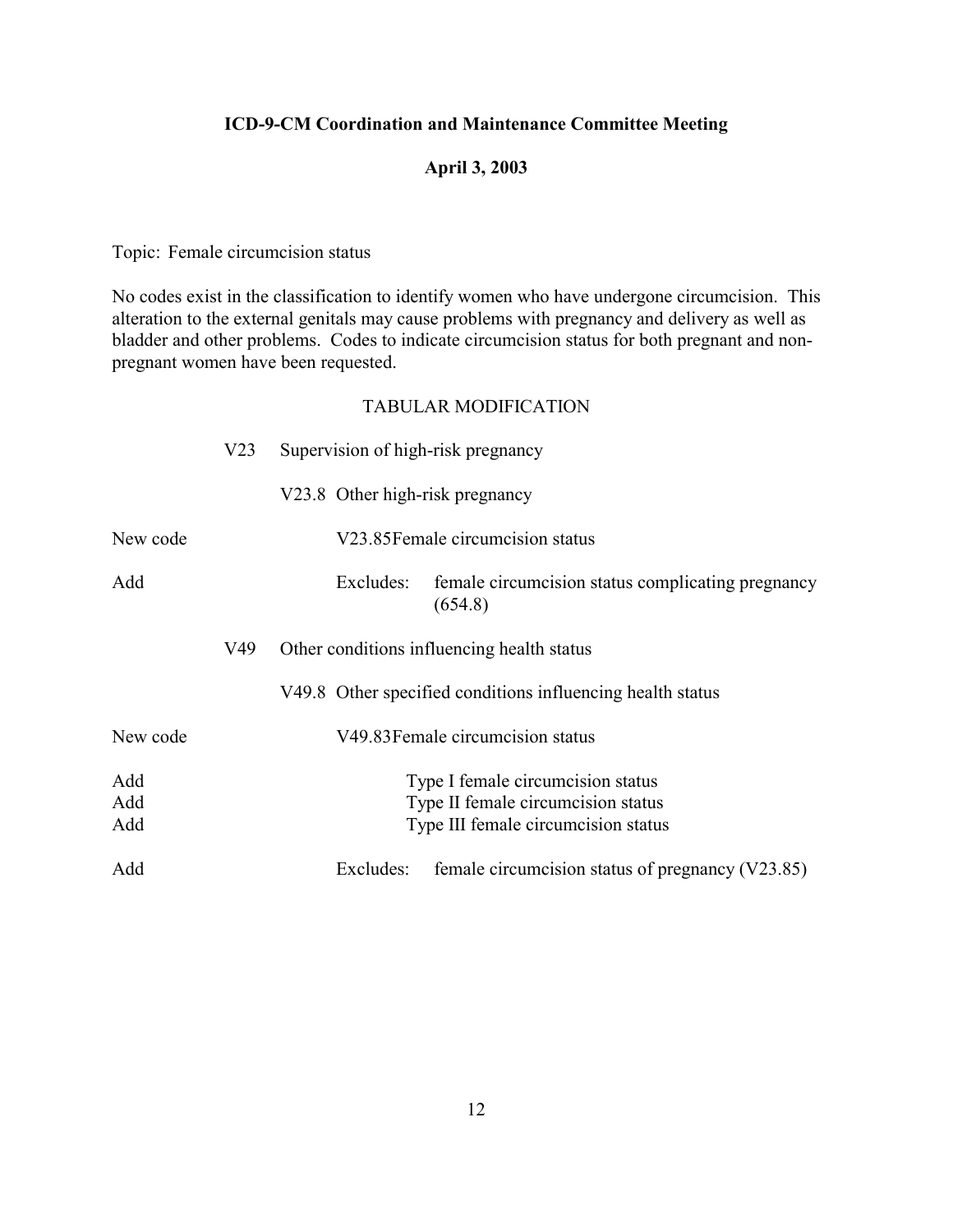## **April 3, 2003**

Topic: Hyperparathyroidism

Hyperparathyroidism may be either primary or secondary. Primary hyperparathyroidism is a generalized disorder resulting from excessive secretion of parathyroid hormone by one or more parathyroid glands. Primary hyperparathyroidism is probably the most common cause of hypercalcemia in the general population. The incidence increases with age and is higher in postmenopausal women. It also occurs with high frequency three or more decades after neck irradiation. Familial and sporadic forms exist.

Secondary hyperparathyroidism occurs when chronic hypocalcemia, which is caused by conditions such as renal insufficiency or intestinal malabsorption syndromes, stimulates increased secretion of PTH. Hypercalcemia may occur once secondary hyperparathyroidism has become established.

The classification has a single code for hyperparathyroidism. The code for secondary hyperparathyroidism is for hyperparathyroidism of renal origin. There is no code for secondary hyperparathyroidism of non-renal origin.

It is being proposed that code 252.0, Hyperparathyroidism, be expanded to distinguish between primary and secondary, and that separate codes be created for secondary hyperparathyroidism due to renal and non-renal origin.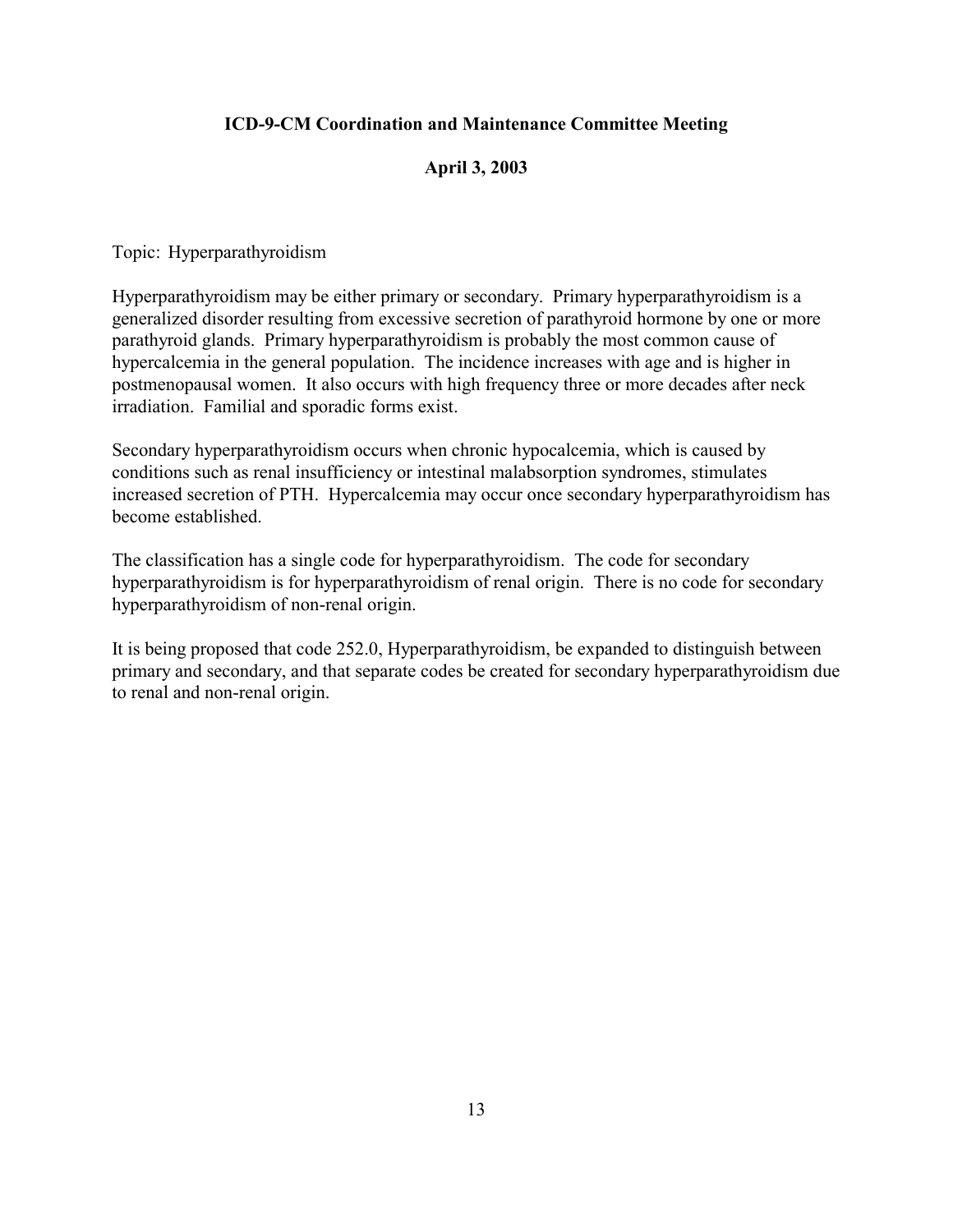# **April 3, 2003**

|          | 252 | Disorders of parathyroid gland                                                                                                                       |
|----------|-----|------------------------------------------------------------------------------------------------------------------------------------------------------|
| Delete   |     | 252.0 Hyperparathyroidism<br>Hyperplasia of parathyroid<br>Osteitis fibrosa cystica generalisata<br>von Recklinghausen's disease of bone             |
| Delete   |     | Excludes:<br>secondary hyperparathyroidism (of renal origin) (588.8)                                                                                 |
| New code |     | 252.00 Hyperparathyroidism, unspecified                                                                                                              |
| New code |     | 252.01 Primary hyperparathyroidism<br>Hyperplasia of parathyroid                                                                                     |
| New code |     | 252.02 Secondary hyperparathyroidism, non-renal                                                                                                      |
| Add      |     | Excludes:<br>secondary hyperparathyroidism (of renal origin)<br>(588.81)                                                                             |
| New code |     | 252.08 Other hyperparathyroidism<br>Tertiary hyperparathyroidism                                                                                     |
|          | 588 | Disorders resulting from impaired renal function                                                                                                     |
| Delete   |     | 588.8 Other specified disorders resulting from impaired renal function<br>Hypokalemic nephropathy<br>Secondary hyperparathyroidism (of renal origin) |
| New code |     | 558.81 Secondary hyperparathyroidism (of renal origin)<br>Secondary hyperparathyroidism NOS                                                          |
| New code |     | 588.89 Other specified disorders resulting from impaired renal<br>function<br>Hypokalemic nephropathy                                                |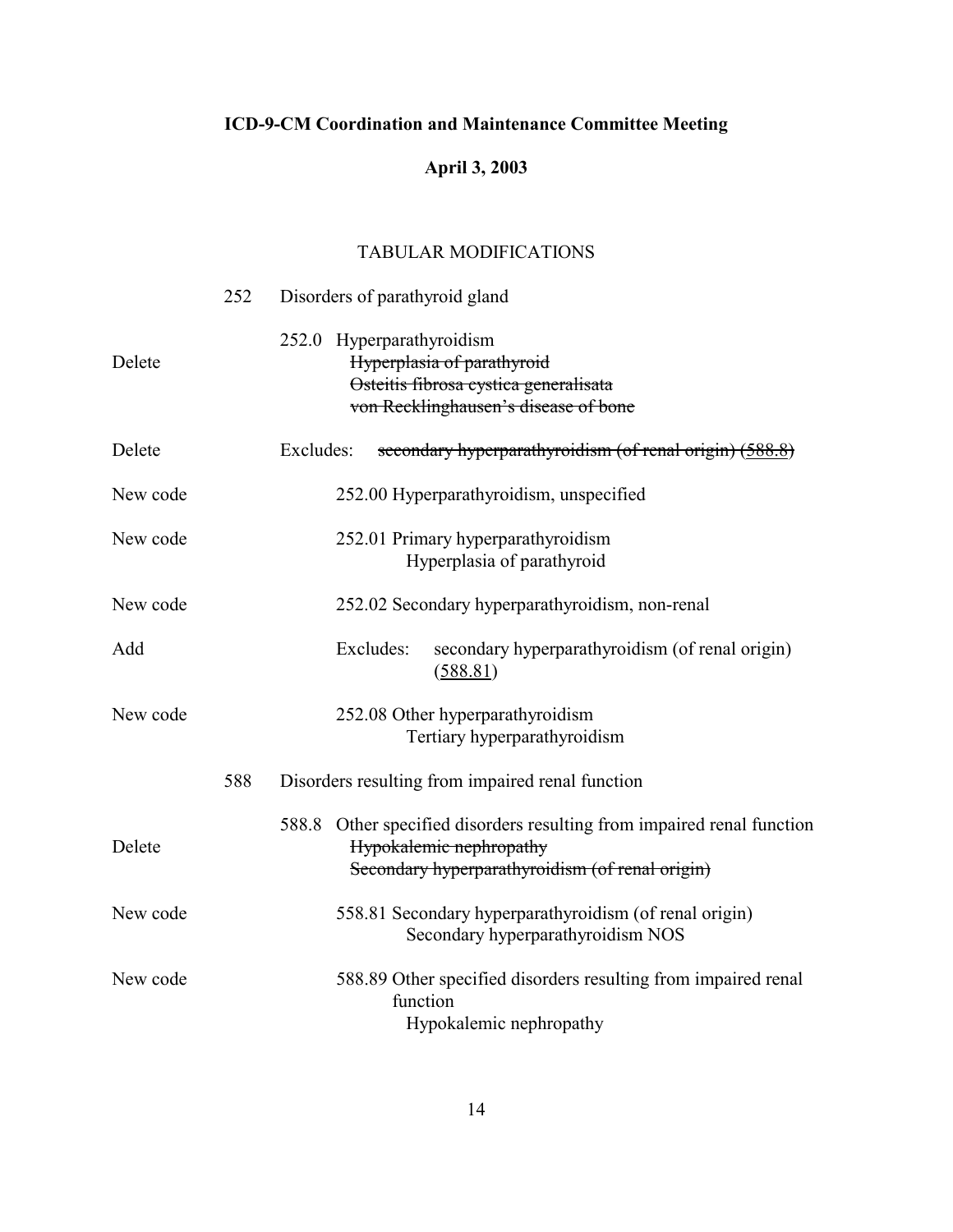## **April 3, 2003**

Topic: Encounter for pregnancy test-negative result

A common reason for a visit to a physician is to have a pregnancy test. The results are usually known at the time of the visit. There is a code for pregnancy test, unconfirmed, V72.4, but no way to indicate a negative result. A positive result is assigned a code from category V22, Normal pregnancy.

It is being proposed that V72.4 be expanded to identify an unconfirmed test result and a negative test result.

|                  | V72 | Special investigations and examinations                                                               |
|------------------|-----|-------------------------------------------------------------------------------------------------------|
| Revise<br>Delete |     | V72.4 Pregnancy examination or test, pregnancy unconfirmed<br>Possible pregnancy, not (yet) confirmed |
| New code         |     | V72.40Pregnancy examination or test, pregnancy unconfirmed<br>Possible pregnancy, not (yet) confirmed |
| New code         |     | V72.41 Pregnancy examination or test, negative result                                                 |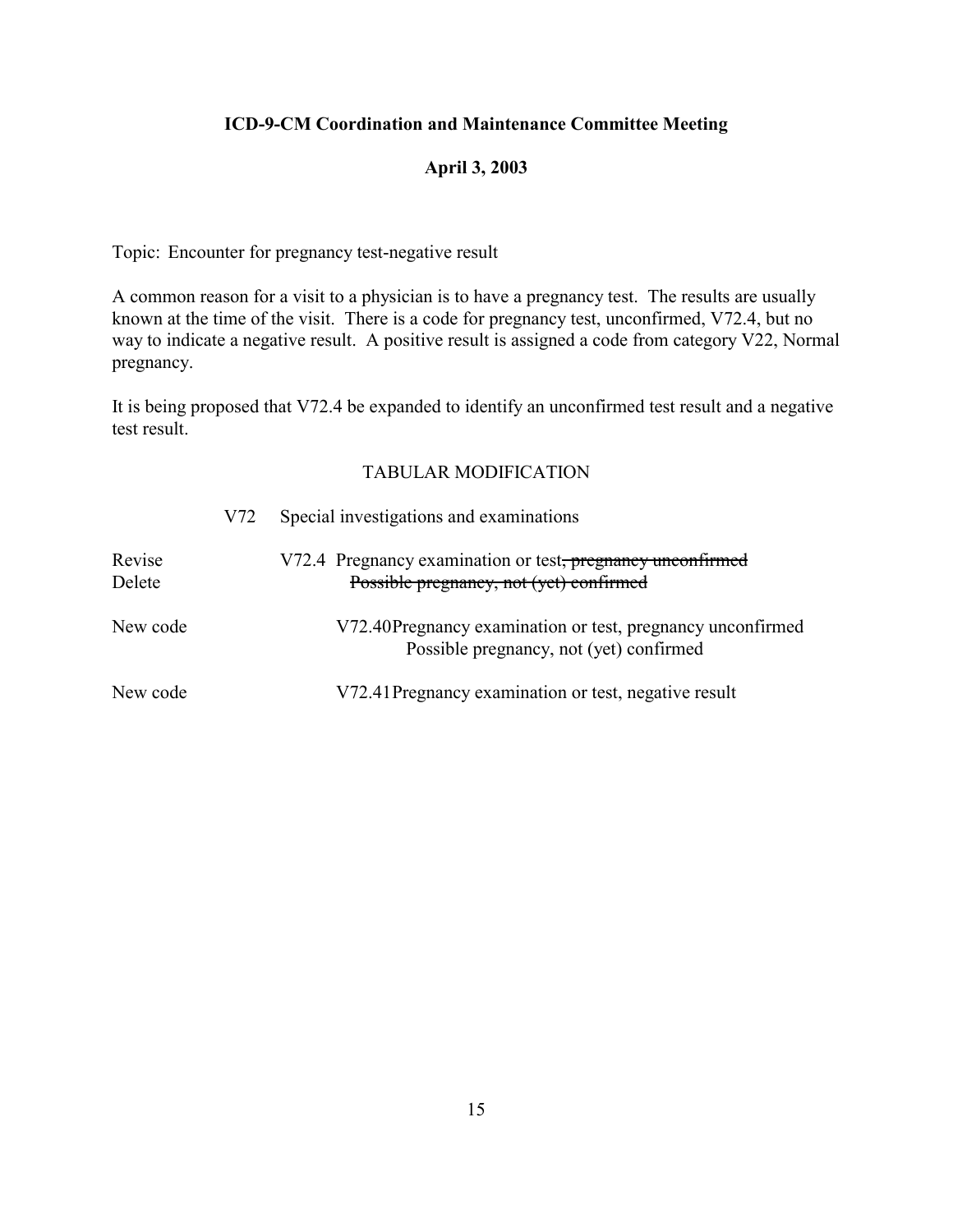#### **April 3, 2003**

Topic: Sleep deprivation

Persons deprived of sleep for several days or more become irritable, fatigued, unable to concentrate and disoriented. Performance of mental and physical tasks deteriorate. The effects of sleep deprivation are reversed when the normal sleep-wake cycle is resumed. Sleep deprivation is distinct from insomnia in that it refers to the an individual who is able to sleep but does not have adequate time to get the full amount of sleep necessary for optimum health. Many individuals do not get the suggested 7 to 8 hours of sleep per night due to work or family obligations. It is being proposed that a new code for sleep deprivation be added to the classification to enable the identification of this risk factor.

|          | V69 | Problems related to lifestyle                     |
|----------|-----|---------------------------------------------------|
| New code |     | V69.4 Lack of adequate sleep<br>Sleep deprivation |
| Add      |     | Excludes: insomnia (780.52)                       |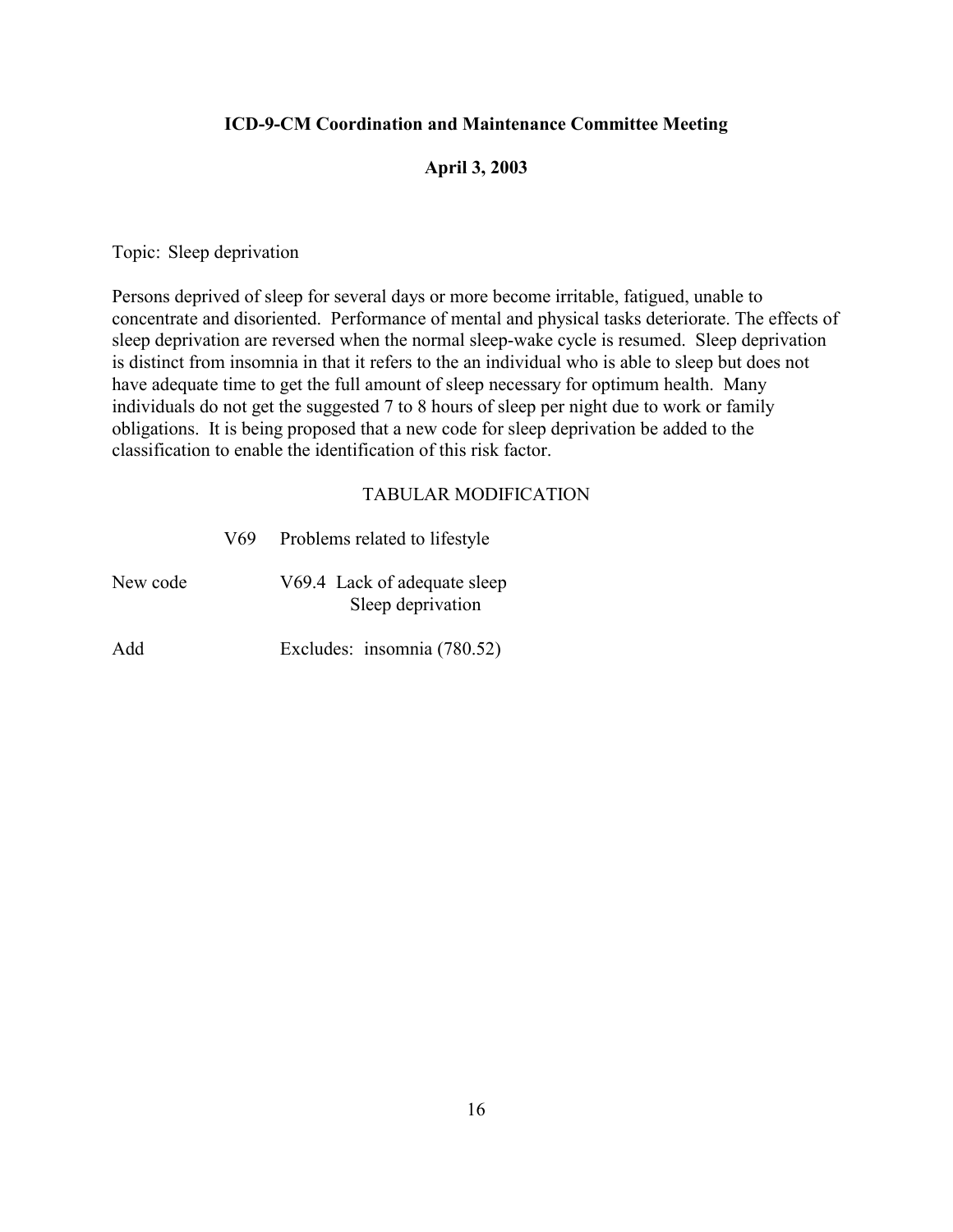## **April 3, 2003**

Topic: Elevated C-reactive protein

Inflammation of the lining of an artery wall is increasingly recognized as a contributor to plaque rupture with subsequent obstruction of the artery. This can occur in the heart or in the brain, contributing to heart attacks and strokes. This inflammation may explain why persons with none of the classic risk factors for atherosclerosis suffer heart attacks.

A blood test used widely as a marker for inflammation anywhere in the body is the C-reactive protein (CRP) level. While an elevated CRP may occur from a number of inflammatory disorders, it has also been found to be a predictor of risk for heart attack and stroke. When a patient has an elevated CRP, all modifiable risk factors for vascular disease should be rigorously controlled.

|          | 790 | Nonspecific findings on examination of blood |                                                          |  |
|----------|-----|----------------------------------------------|----------------------------------------------------------|--|
|          |     |                                              | 790.9 Other nonspecific findings on examination of blood |  |
| New code |     |                                              | 790.95 Elevated C-reactive protein (CRP)                 |  |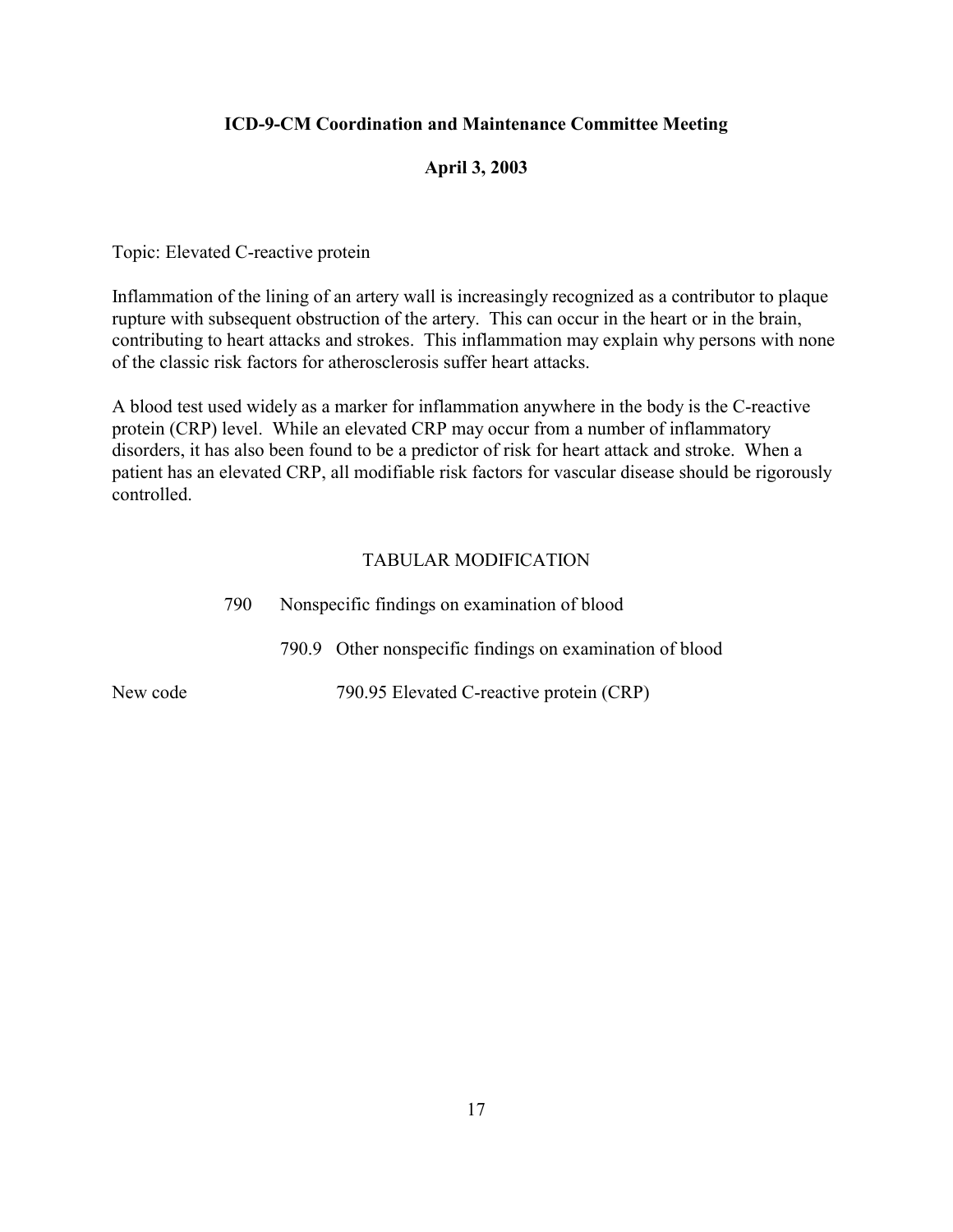## **April 3, 2003**

Topic: The Bethesda system 2001

A system for reporting the results of abnormal Pap tests, the Bethesda system, first published in 1989 and revised in 1991 has a new 2001 version. Over 90% of laboratories in the United States use the Bethesda system as well as labs in many other countries. It has been endorsed by more than 20 national and international societies.

The ICD-9-CM was updated on October 1, 2002 to reflect the changes made in the earlier version of the system. We are now proposing to revise the code titles and inclusion terms and add new codes to reflect the 2001 version.

|                          | 622 | Noninflammatory disorders of cervix                                                                                                                                           |
|--------------------------|-----|-------------------------------------------------------------------------------------------------------------------------------------------------------------------------------|
| Delete                   |     | 622.1 Dysplasia of cervix (uteri)<br>High grade squamous intraepithelial dysplasia (HGSIL)<br>Low grade squamous intraepithelial dysplasia (LGSIL)                            |
| Add<br>Add<br>Add<br>Add |     | High grade squamous intraepithelial lesion (HSIL)<br>Human papillomavirus (HPV) with mild dysplasia<br>Low grade squamous intraepithelial lesion (LSIL)<br>Moderate dysplasia |
| Add                      |     | severe dysplasia (233.1)<br>Excludes:                                                                                                                                         |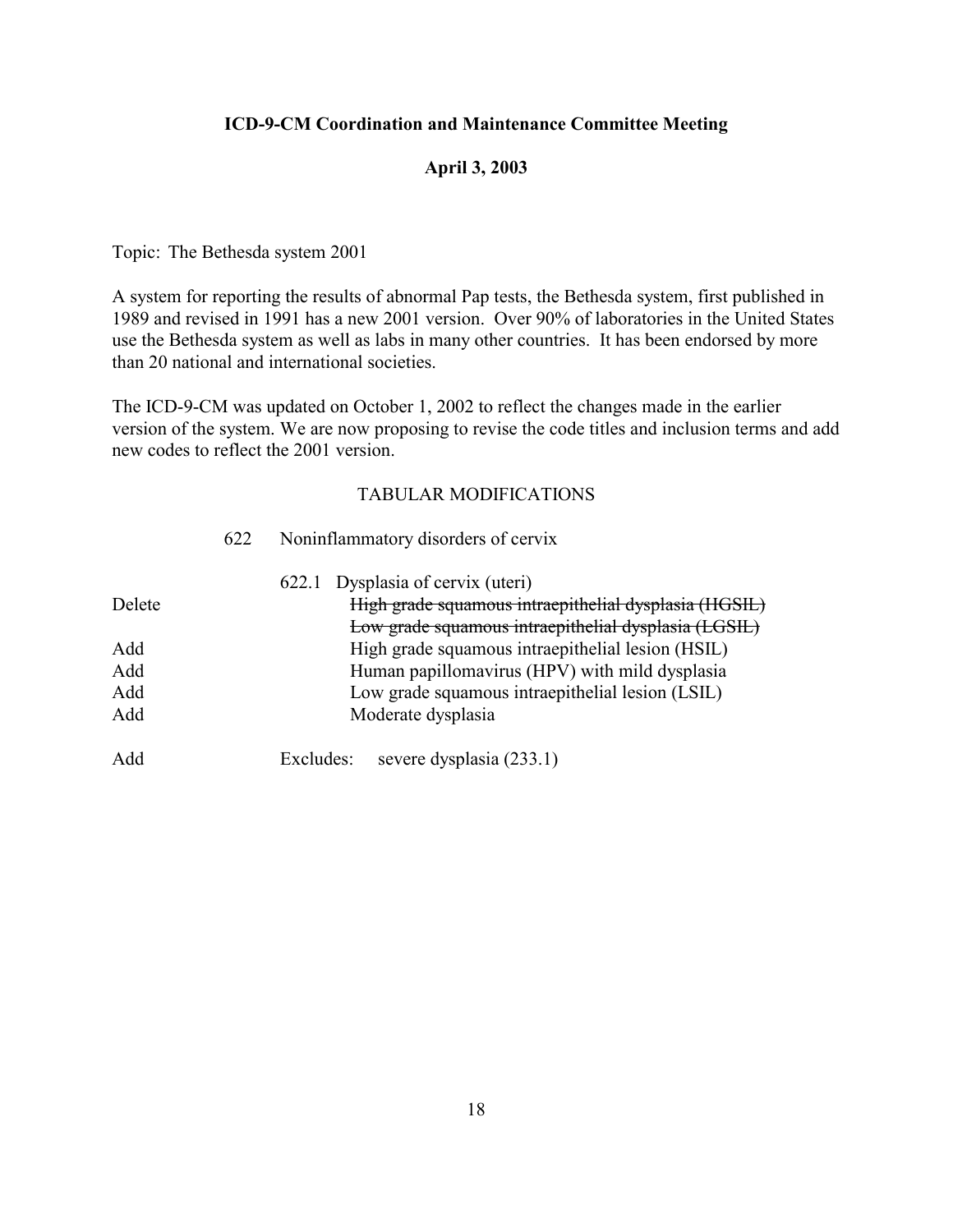# **April 3, 2003**

|          | 795 | Nonspecific abnormal histological and immunological findings                                                                                                                                        |
|----------|-----|-----------------------------------------------------------------------------------------------------------------------------------------------------------------------------------------------------|
|          |     | 795.0 Nonspecific abnormal Papanicolaou smear of cervix                                                                                                                                             |
| Delete   |     | Excludes: High grade squamous intraepithelial dysplasia (HGSIL)(622.1)                                                                                                                              |
| Add      |     | Low grade squamous intraepithelial dysplasia (LGSIL) (622.1)<br>High grade squamous intraepithelial lesion (HSIL) (622.1)                                                                           |
| Add      |     | Human papillomavirus (HPV) with mild dysplasia (622.1)                                                                                                                                              |
| Add      |     | Low grade squamous intraepithelial lesion (LSIL) (622.1)                                                                                                                                            |
| Add      |     | Moderate dysplasia (622.1)                                                                                                                                                                          |
|          |     | 795.00 Nonspecific abnormal Papanicolaou smear of cervix,<br>unspecified                                                                                                                            |
| Add      |     | Atypical endocervical cells NOS                                                                                                                                                                     |
| Add      |     | Atypical endometrial cells NOS                                                                                                                                                                      |
| Add      |     | Atypical glandular cells NOS                                                                                                                                                                        |
| Revise   |     | 795.01 Atypical squamous cells of undetermined significance<br>$(ASC-US)$                                                                                                                           |
| Revise   |     | 795.02 Atypical squamous cells, cannot exclude high grade<br>squamous intraepithelial lesion (ASC-H)<br>Atypical endocervical cells, favor neoplastic<br>Atypical glandular cells, favor neoplastic |
| New code |     | 795.03 Unsatisfactory smear<br>Inadequate sample                                                                                                                                                    |
| New code |     | 795.04 Benign cellular changes                                                                                                                                                                      |
| Delete   |     | 795.09 Other nonspecific abnormal Papanicolaou smear of cervix<br>Benign cellular changes                                                                                                           |
|          |     | Unsatisfactory smear                                                                                                                                                                                |